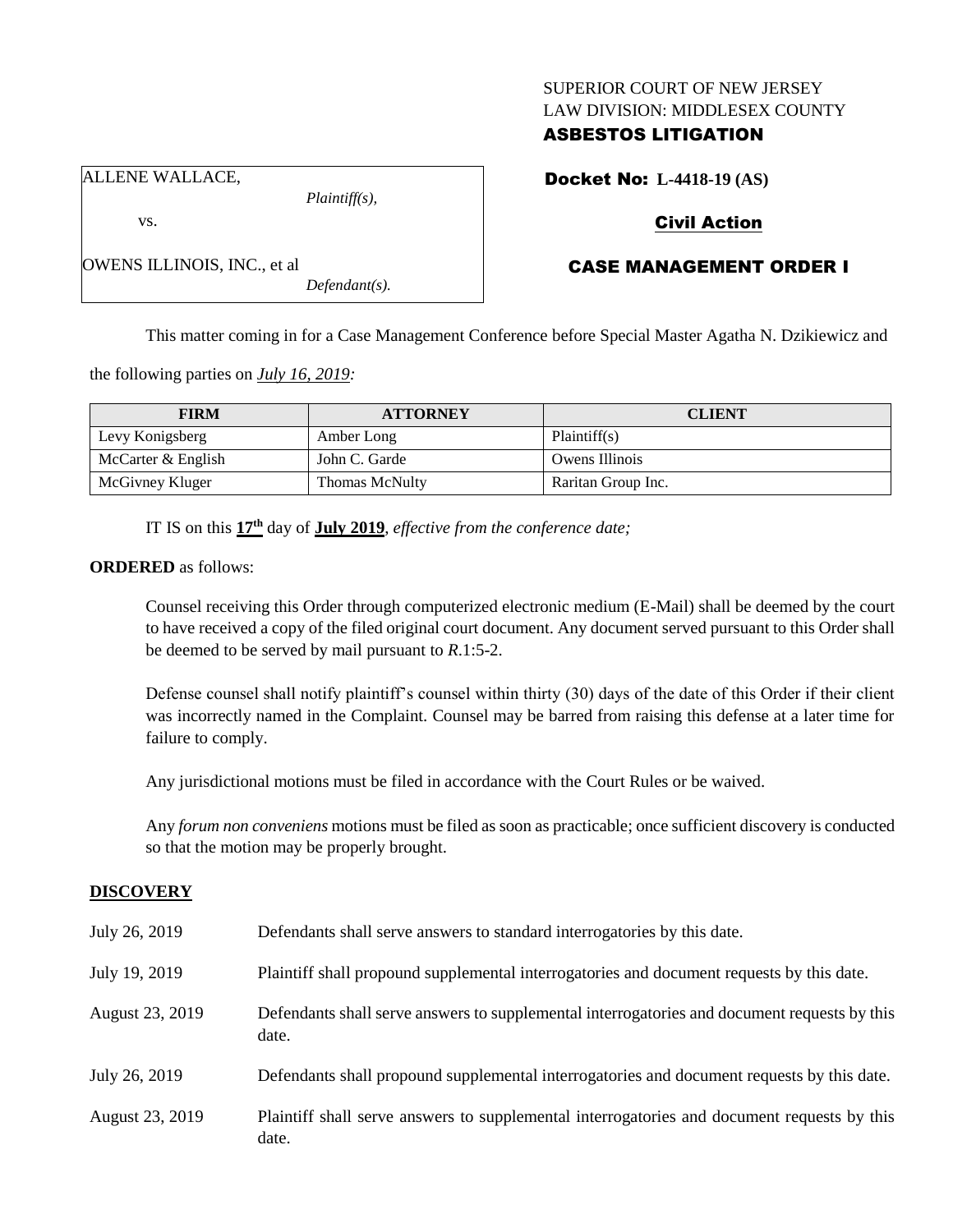- October 31, 2019 Fact discovery, including depositions, shall be completed by this date. Plaintiff's counsel shall contact the Special Master within one week of this deadline if all fact discovery is not completed.
- October 31, 2019 Depositions of corporate representatives shall be completed by this date.

### **EARLY SETTLEMENT**

September 13, 2019 Settlement demands shall be served on all counsel and the Special Master by this date.

### **MEDICAL EXPERT REPORT**

- December 16, 2019 Plaintiff shall serve medical expert reports by this date.
- December 16, 2019 Upon request by defense counsel, plaintiff is to arrange for the transfer of pathology specimens and x-rays, if any, by this date.
- March 31, 2020 Defendants shall identify its medical experts and serve medical reports, if any, by this date. In addition, defendants shall notify plaintiff's counsel (as well as all counsel of record) of a joinder in an expert medical defense by this date.

### **LIABILITY EXPERT REPORTS**

- December 16, 2019 Plaintiff shall identify its liability experts and serve liability expert reports by this date or waive any opportunity to rely on liability expert testimony.
- March 31, 2020 Defendants shall identify its liability experts and serve liability expert reports, if any, by this date or waive any opportunity to rely on liability expert testimony.

## **SUMMARY JUDGMENT MOTION PRACTICE**

- January 17, 2020 Summary judgment motions shall be filed no later than this date.
- February 14, 2020 Last return date for summary judgment motions.

#### **ECONOMIST EXPERT REPORTS**

- December 16, 2019 Plaintiff shall identify its expert economists and serve expert economist report(s), if any, by this date or waive any opportunity to rely on economic expert testimony.
- March 31, 2020 Defendants shall identify its expert economists and serve expert economist report(s), if any, by this date or waive any opportunity to rely on economic expert testimony.

#### **EXPERT DEPOSITIONS**

April 24, 2020 Expert depositions shall be completed by this date. To the extent that plaintiff and defendant generic experts have been deposed before, the parties seeking that deposition in this case must file an application before the Special Master and demonstrate the necessity for that deposition. To the extent possible, documents requested in a deposition notice directed to an expert shall be produced three days in advance of the expert deposition. The expert shall not be required to produce documents that are readily accessible in the public domain.

 $\_$  , and the set of the set of the set of the set of the set of the set of the set of the set of the set of the set of the set of the set of the set of the set of the set of the set of the set of the set of the set of th